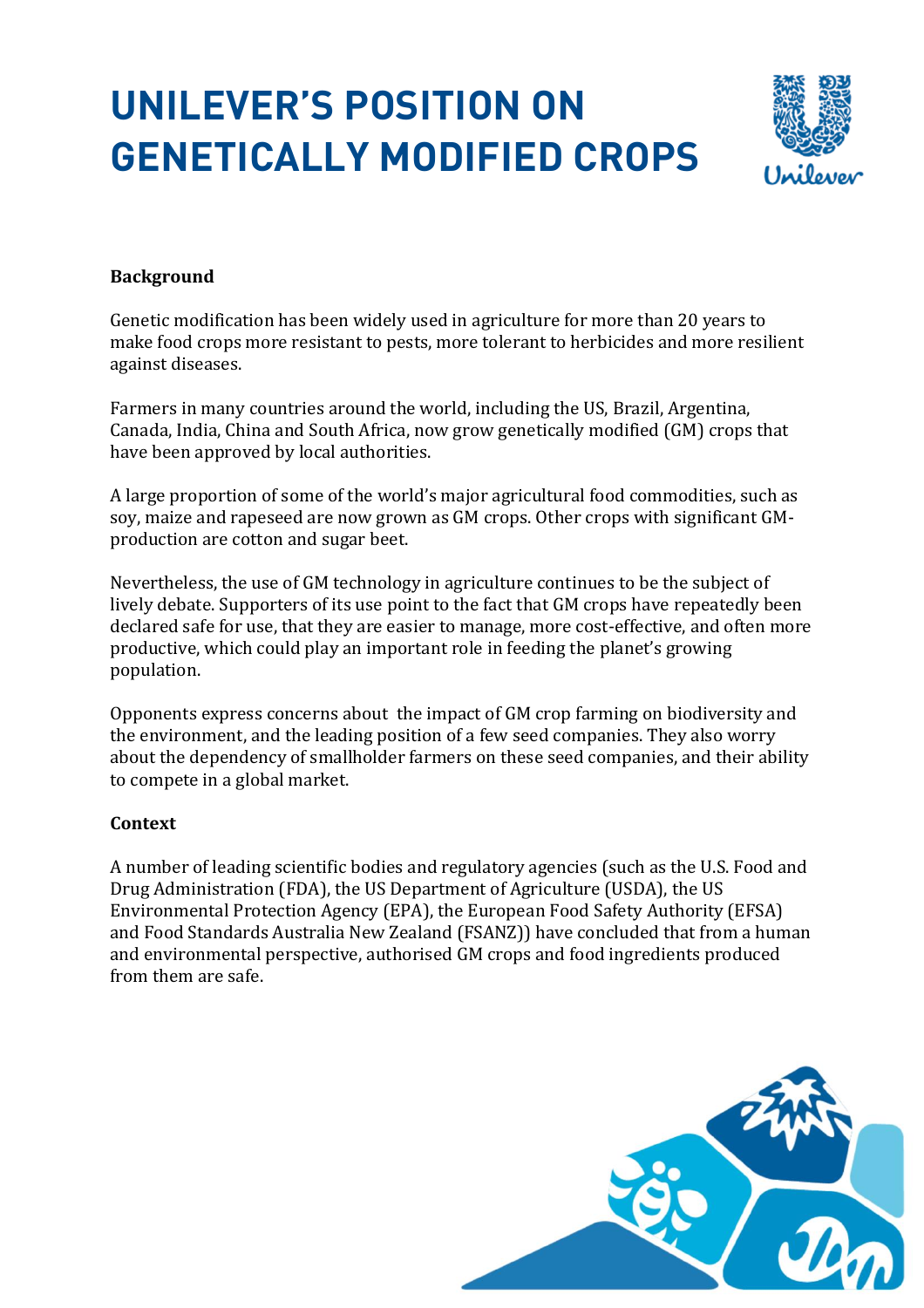

However, consumer views and acceptance differ. Concern is often higher in Europe and some parts of Asia compared to the US or Latin America, where the use of food ingredients produced from GM crops is common.

Next to that, the global regulatory environment is increasingly complex as different rules apply, not only to the authorisation of GM crops (in terms of both cultivation and their use in food products), but also to the provision of information to the consumer.

For instance, approaches to the labelling of food ingredients produced from GM crops vary greatly. It is mandatory in about 60 countries, including the European Union, Russia, Turkey, Australia or Brazil. In the US, attempts to enact such a requirement in some states triggered a public debate about GM crops.

## **Unilever's position**

In line with our aspiration to make sustainable living commonplace, we believe that science and technology, used in a responsible manner in agriculture, hold the potential to help meet the world's long-term food needs more sustainably.

## **Commitment to safety**

As one of the largest consumer goods companies in the world, Unilever's priority is to provide consumers with products that are safe, meet all regulatory requirements and fulfil our high standards for quality.

Our commitment to safety and quality includes all of our food ingredients, whether produced from conventional crops or from GM crops authorised by regulatory bodies. We believe that these GM crops are as safe as their traditional counterparts and fully support regulatory control of the use of GM technology and continued scientific review in this area.